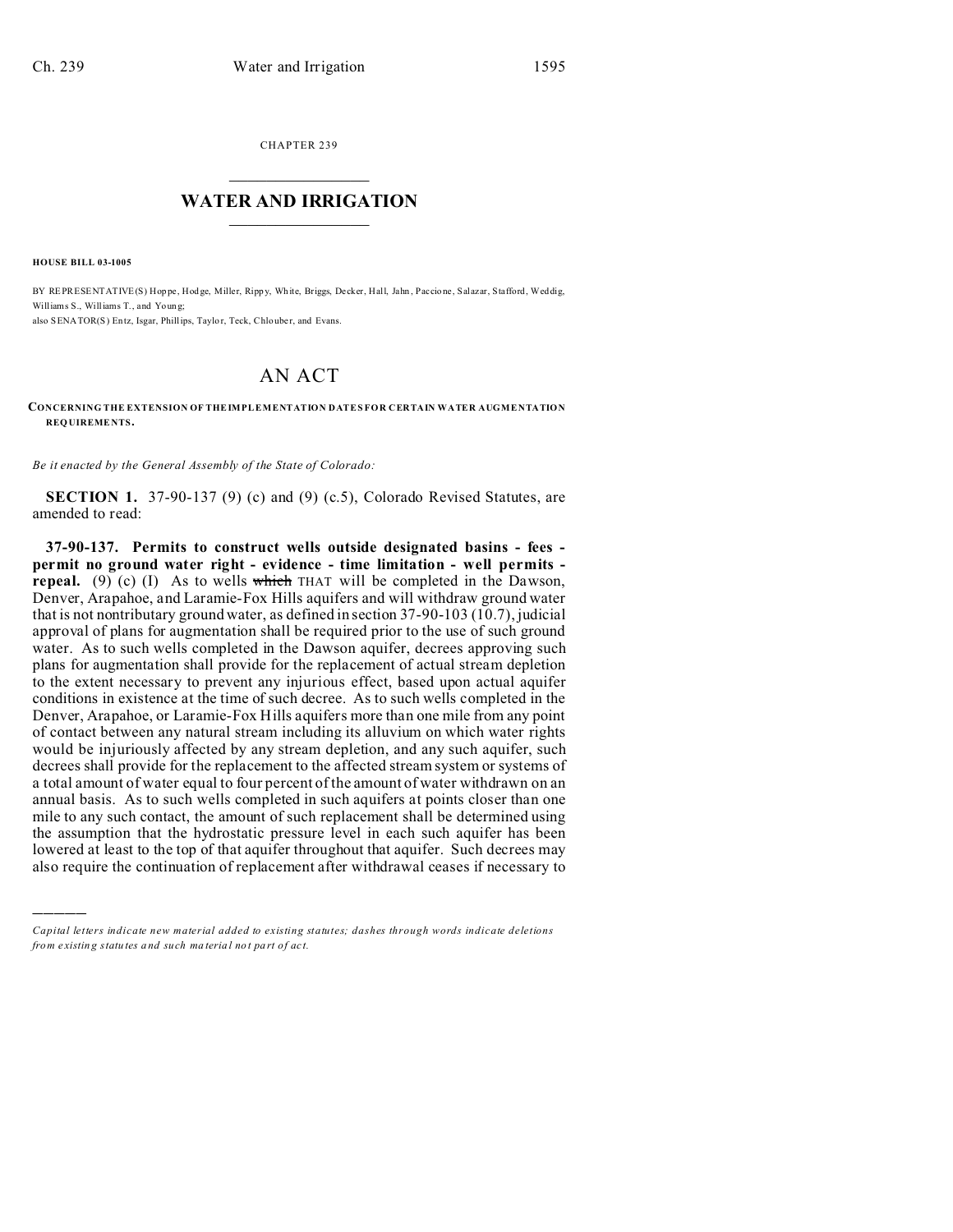compensate for injurious stream depletions caused by prior withdrawals from such wells and shall meet all other statutory criteria for such plans.

(II) This paragraph (c) shall not be in effect from July 1,  $2003$  2009, until July 1,  $2006$  2012, during which time paragraph (c.5) of this subsection (9) shall apply.

(c.5) (I) As to wells which THAT will be completed in the Dawson, Denver, Arapahoe, and Laramie-Fox Hills aquifers and will withdraw ground water that is not nontributary ground water, as defined in section 37-90-103 (10.7), judicial approval of plans for augmentation shall be required prior to the use of such ground water. As to such wells completed in the Dawson aquifer, decrees approving such plans for augmentation shall provide for the replacement of actual out-of-priority depletions to the stream caused by withdrawals from such wells and shall meet all other statutory criteria for such plans. As to such wells completed in the Denver, Arapahoe, or Laramie-Fox Hills aquifers more than one mile from any point of contact between any natural stream including its alluvium on which water rights would be injuriously affected by any stream depletion, and any such aquifer, such decrees shall provide for the replacement to the affected stream system or systems of a total amount of water equal to four percent of the amount of water withdrawn on an annual basis. As to such wells completed in such aquifers at points closer than one mile to any such contact, the amount of such replacement shall be determined using the assumption that the hydrostatic pressure level in each such aquifer has been lowered at least to the top of that aquifer throughout that aquifer. Such decrees shall also require the replacement of actual out-of-priority depletions of the stream after withdrawal ceases to compensate for stream depletions caused by prior withdrawals from such wells and shall meet all other statutory criteria for such plans.

(II) This paragraph  $(c.5)$  is effective July 1,  $2003$  2009, and is repealed, effective July 1, 2006 2012.

**SECTION 2.** 37-90-102 (3), Colorado Revised Statutes, is amended to read:

**37-90-102. Legislative declaration - repeal.** (3) (a) The general assembly finds and declares that in water division 3, established pursuant to section 37-92-201 (1) (c), there exists a confined aquifer system underlying portions of the San Luis valley. The hydrologic system in water division 3 and, in particular, the hydrology and geology of the shallow aquifer and confined aquifer systems and their relationship to surface streams in water division 3 are unique and are among the most complex in the state. Unless properly augmented, new withdrawals of groundwater affecting the confined aquifer system can materially injure vested water rights and increase the burden of Colorado's scheduled deliveries under the Rio Grande compact. There is currently insufficient comprehensive data and knowledge of the relationship between the surface streams and the confined aquifer system to permit a full understanding of the effect of groundwater withdrawals, affecting the confined aquifer, upon the natural stream and aquifer systems in water division 3.

(b) This subsection (3) is repealed, effective July 1,  $2003$  2004.

**SECTION 3.** 37-90-137 (12) (b), Colorado Revised Statutes, is amended to read:

**37-90-137. Permits to construct wells outside designated basins - fees -**